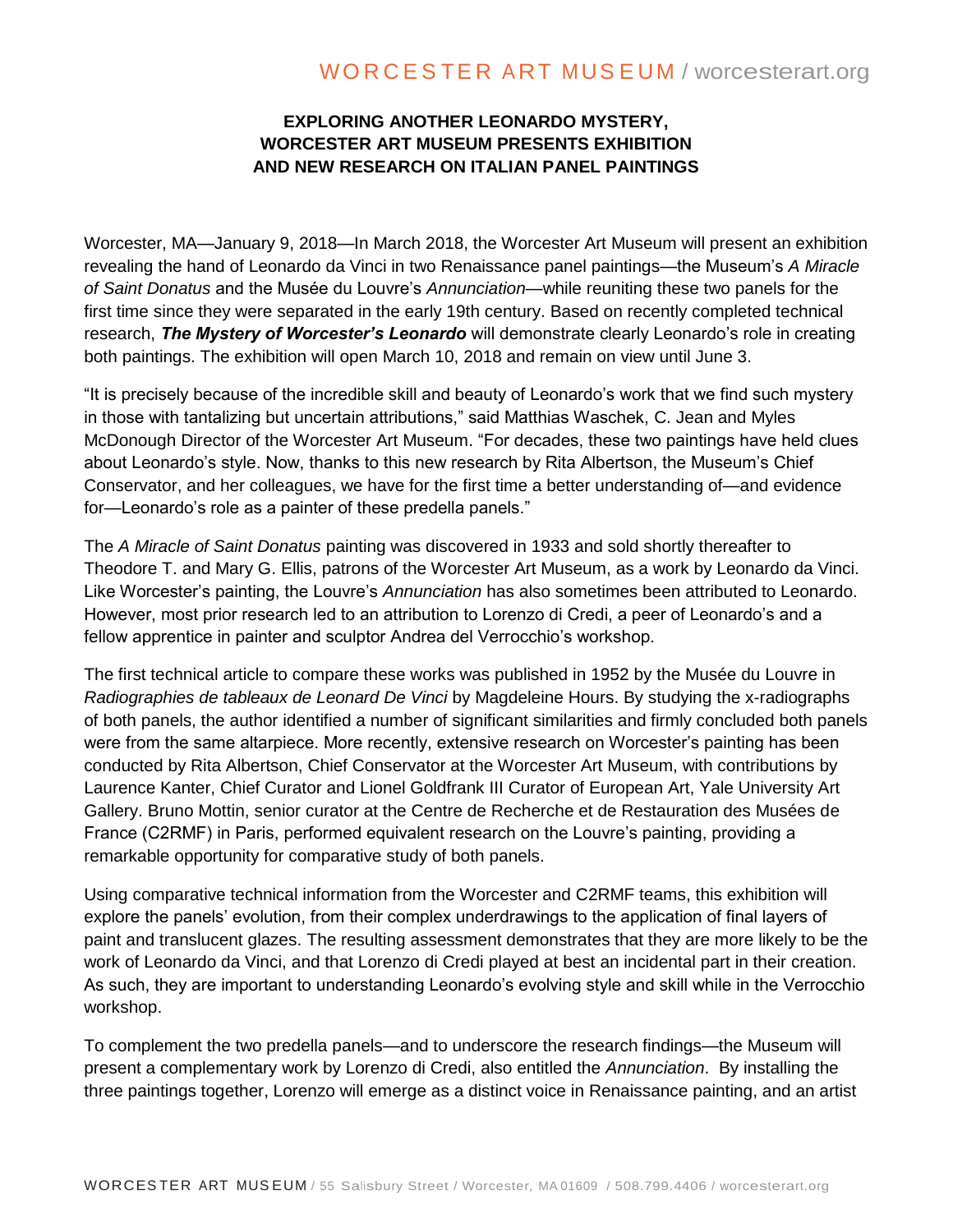## WORCESTER ART MUSEUM / worcesterart.org

of real quality, but not the artist of the Louvre and Worcester pictures. Visitors will be able to recognize the work of Lorenzo di Credi and establish a standard against which to contrast the handling of paint in the Worcester and Louvre panels.

"The ongoing debates about these works have raised new and compelling questions regarding both the young Leonardo and Italian Renaissance workshop practices," said Rita Albertson. "Drawing on new information made possible by technical research, this exhibition shows the complexity of attribution decisions, while encouraging the viewer to make their own slow and careful observations of each work."

The paintings have long been recognized as the predella pieces—the paintings that make up the lower pictorial elements of an altarpiece—in the Duomo of Pistoia, Tuscany, a documented commission to Andrea del Verrocchio. Leonardo was apprenticed to Verrocchio beginning in the late 1460s and, as late as the mid-1470s, was still connected to his workshop. According to the Renaissance biographer Giorgio Vasari, Verrocchio and Leonardo worked together on the altarpiece of the *Baptism of Christ*, now in the Uffizi, Florence. Vasari wrote that, judged side-by-side, Verrochio perceived Leonardo's work to be so far superior to his own that he resolved never to paint again. Centuries later, Vasari's story continues to confound scholarly efforts to determine what exactly Verrocchio painted, how much of the surviving work associated with his name should be attributed instead to his assistants—including his younger pupil, Lorenzo di Credi—and what role Leonardo da Vinci had in painting many of these pieces.

As with other Verrocchio commissions, the Worcester and Louvre predella panels have been caught up in the vortex of assumptions swirling around Vasari's story. *The Mystery of Worcester's Leonardo* is the result of research into both works using advanced imaging techniques on them for the first time, and a collaborative process to share and analyze the findings.

The exhibition will present the central question about Leonardo's authorship in three ways. The first element focuses on comparative looking and close study of the panel paintings, letting visitors develop their own conclusions. The second part of the exhibition will present the research into each painting, including taking visitors through the physical examination of the Louvre and Worcester panels, along with the technical imaging that reveals the workings of more than one mind and one hand. In addition to being able to view the paintings, the Museum will provide ample seating with additional reading materials, for further study.

The final component will address the original context of the paintings, with an image of the main altar panel in Pistoia, and an exploration of its relationship to the predella panels. *The Mystery of Worcester's Leonardo* will be presented in a space within the suite of galleries housing the Museum's European collection, surrounded by the Worcester Art Museum's rich holdings of Renaissance art providing additional context for the study of these works. Moreover, the research demonstrating the painting's connection to Leonardo makes WAM only the second museum in North America to own a painting by the Renaissance master (the other is the National Gallery of Art in Washington, D.C., which owns the painting *Ginevra de' Benci*, c. 1474/1478).

*The Mystery of Worcester's Leonardo* is made possible through support from The Robert Lehman Foundation. Additional program support is provided by the Samuel H. Kress Foundation. The exhibition is sponsored in part by UniBank.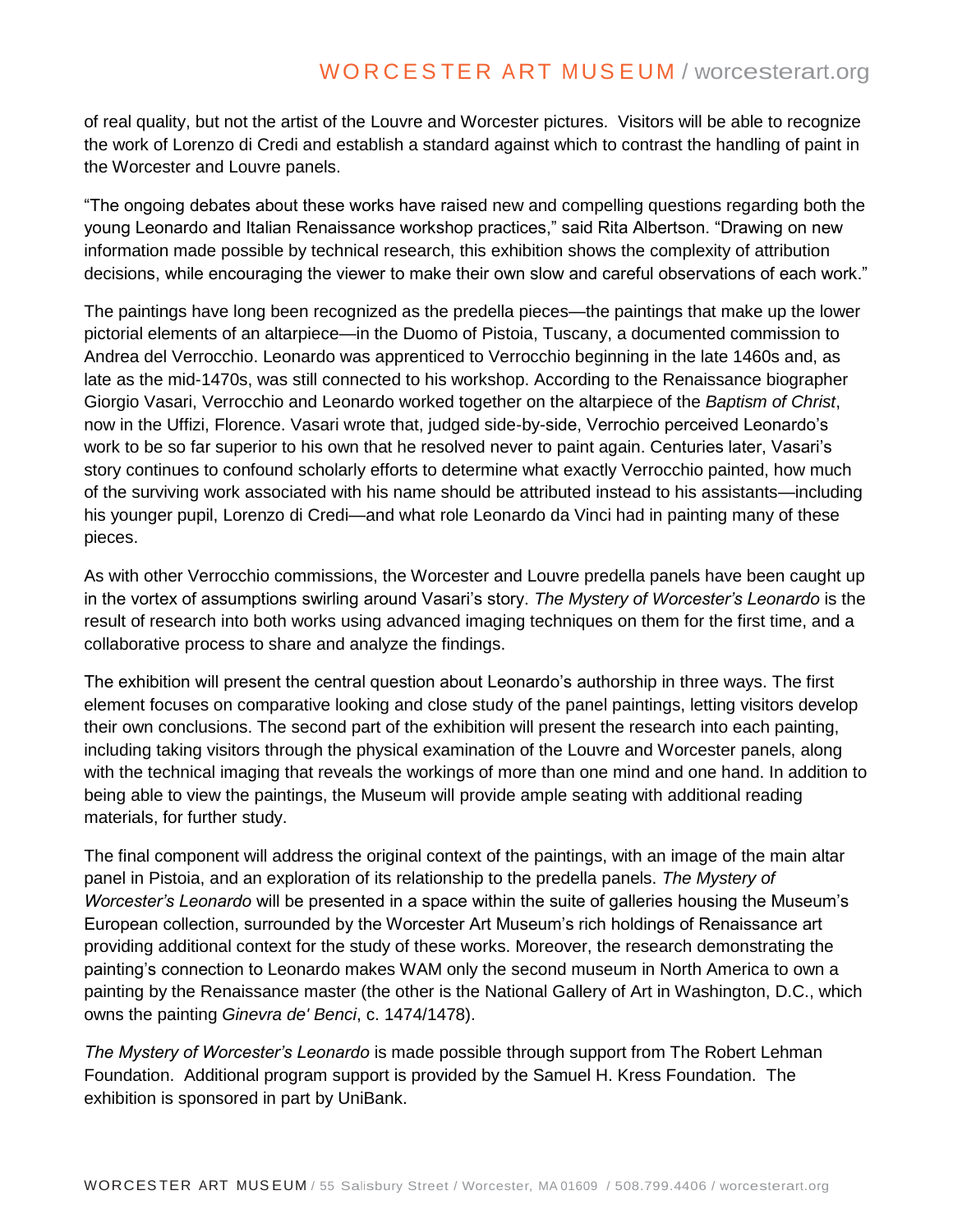Related Programs:

**Curator's Tour:** On Wednesday, May 2 at 11am, Rita Albertson, chief conservator at the Worcester Art Museum and curator of *The Mystery of Worcester's Leonardo*, leads a tour of the exhibition.

#### **Master Series Third Thursday Art Talk**

On Thursday, May 17 at 6pm, Laurence Kanter, chief curator and the Lionel Goldfrank III Curator of European Art at Yale University Art Gallery, explores the fascinating story behind the Worcester Art Museum's panel painting *A Miracle of Saint Donatus*. A reception in the Museum's Renaissance Court, with cash bar and live music, will follow the lecture. Master Series Third Thursdays are presented with support from the Bernard and Louise Palitz Fund and are sponsored by AbbVie.

#### **About the Worcester Art Museum**

Founded in 1896, the Worcester Art Museum's encyclopedic 37,500 piece collection covers 51 centuries of art. Highlights include the Medieval Chapter House, Renaissance Court, and Worcester Hunt Mosaic, as well as the recently integrated John Woodman Higgins Armory Collection of arms and armor. The Museum is internationally known for its collection of European and American art. It was the first in America to acquire paintings by Monet and Gauguin and one of the first to collect photography. As the first U.S. museum to focus on collaborating with local schools, it has been at the forefront of engaging audiences and giving them a meaningful and personal experience for over a century.

The Worcester Art Museum, located at 55 Salisbury Street in Worcester, MA, is open Wednesday through Sunday from 10 a.m. to 4 p.m.; and every third Thursday from 10 a.m. to 8 p.m. Admission is \$16 for adults, \$6 for children 4-17, \$14 for seniors 65+, and \$14 for college students with ID. (New hours and admission, effective September 1, 2017.) Members and children under four are free. Parking is free. For more information, visit worcesterart.org.

###

# **For more information, please contact:** Worcester Art Museum PAVE Communications & Consulting Julieane Frost Sascha Freudenheim 508-793-4373 917-544-6057

JulieaneFrost@worcesterart.org sascha@paveconsult.com